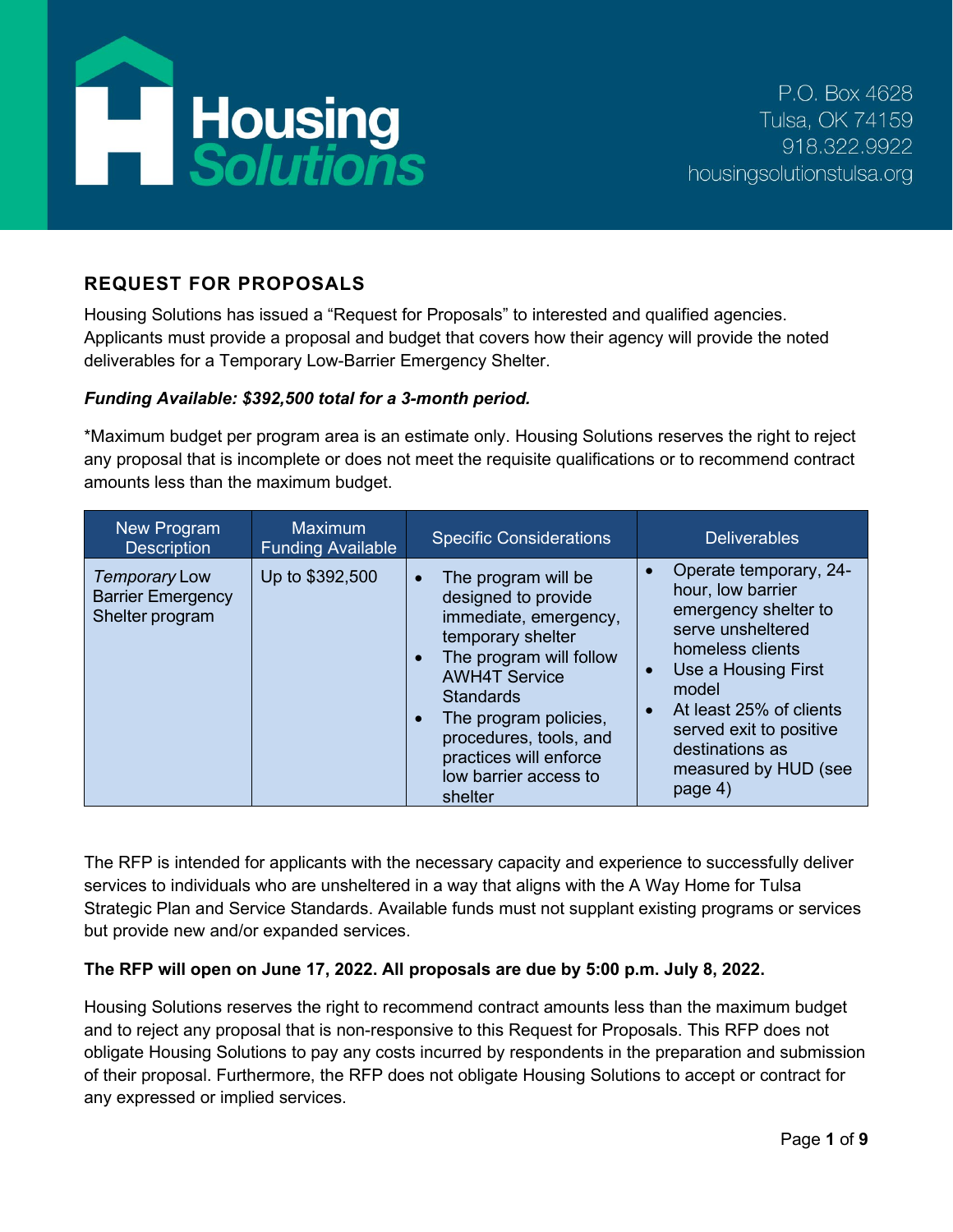Successful applicants will work with Housing Solutions staff to negotiate formal contracts with specific deliverables, timelines, and outcomes. Housing Solutions will be responsible for monitoring all recipients of funds to ensure alignment with fund requirements and contract deliverables.

## ELIGIBLE APPLICANTS

- Applicants must be a local government, housing authority, behavioral health organization, registered nonprofit with 501(c)(3) status, or federally recognized Indian Tribe
- Applicants must have adequate foundational capacity including administrative infrastructure and the ability to manage grants on a reimbursement basis and manage this funding over the course of the grant term
- Applicant has or will obtain General Liability Insurance with limits not less than \$1,000,000 per occurrence, \$2,000,000 General Aggregate
- Applicant shall maintain automobile insurance in an amount not less than \$1,000,000 combined single limit for each accident
- Applicant must use the Homelessness Management Information System (HMIS) for data management
- Applicant must agree to participate in Tulsa's Coordinated Entry system
- Applicant must agree to incorporate ongoing updates, tools, and best practices from Housing Solutions and A Way Home for Tulsa

## PROGRAM DESCRIPTION

This Request for Proposals is for the operation of a low-barrier emergency shelter based on a low barrier, Housing First model that focuses on assisting unsheltered households to move to permanent housing. Housing Solutions is seeking proposals for programs that would provide temporary low-barrier shelter.

Low barrier emergency shelters are facilities (lodging) that provide safe, temporary shelter for the homeless population in general or specific segments of the homeless population (i.e. men, women, families, and individuals fleeing domestic violence). They are designed to serve individuals who may otherwise not be able to access existing shelter facilities due to extensive behavioral health challenges, medical issues, or other barriers. Therefore, the length of a client's stay should be short-term, and on a "drop-in" basis that allows households to enter and exit on an irregular or nightly basis. An effective rollout of this facility would target currently unsheltered individuals – partnering with outreach providers to engage vulnerable clients who are currently unsheltered - while encouraging individuals currently sheltered with existing providers to remain at those facilities.

This request is an opportunity for local homeless housing providers to partner with local governments, the business community, non-profit organizations, the faith-based community, and other community groups who are interested in supporting chronically homeless individuals in our community. The hope is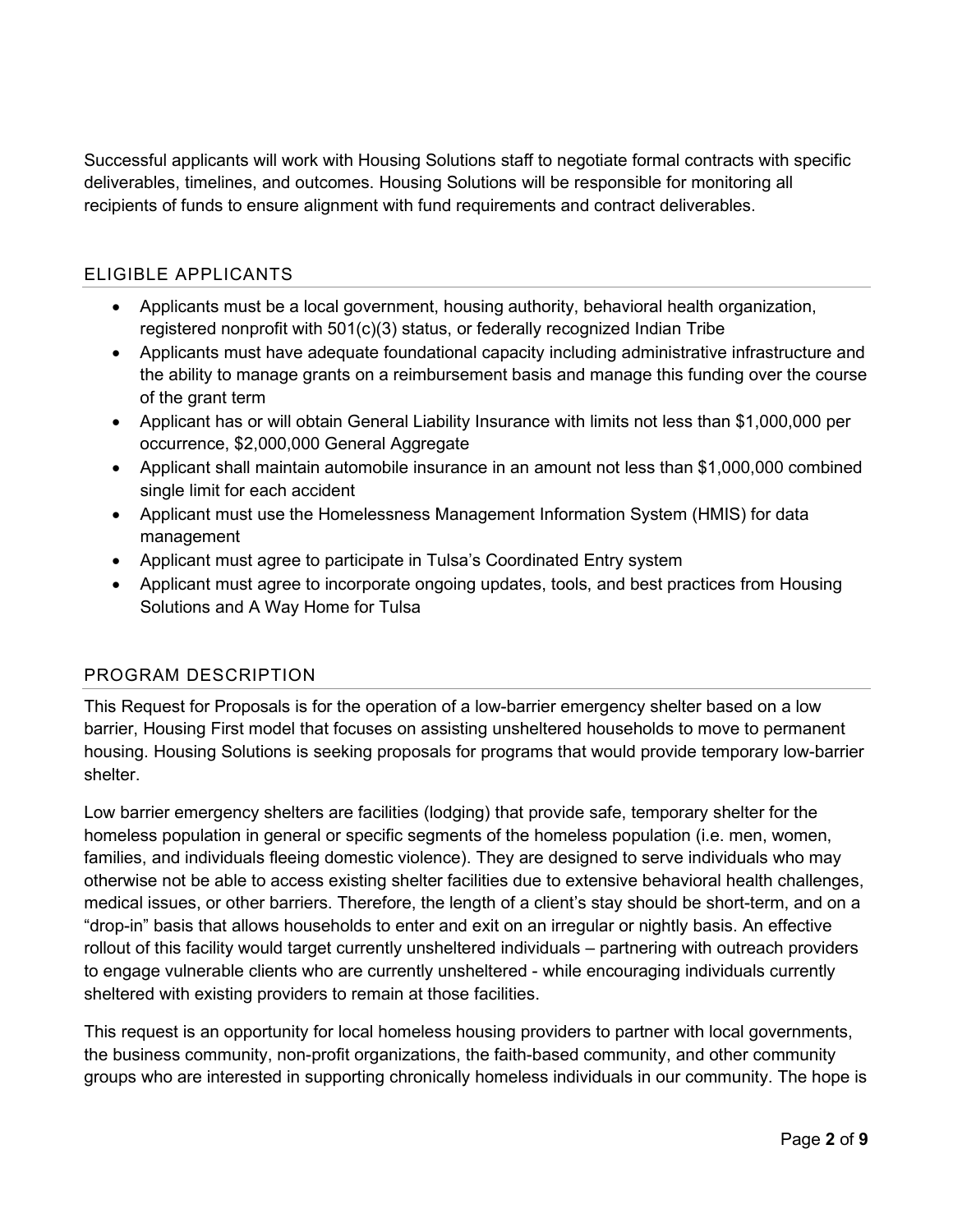that the new or expanded shelter services will be achieved through the pairing of grant funding and partnerships with the public, private, faith-based, and community-based sectors.

## PROGRAM ELEMENTS

The proposed program will meet the following criteria which are based on evidence-based practices for emergency shelter programs:

- Adheres to Housing First principles (or has a plan in place to incorporate Housing First components as soon as feasible in the future):
	- o Access to a program is not contingent on sobriety, minimum income requirements, lack of criminal record, completion of treatment, participation in services, or other unnecessary conditions
	- $\circ$  Support services are available but voluntary, client-driven, individualized, and flexible
	- $\circ$  Services are informed by a harm-reduction philosophy that recognizes that drug and alcohol use is a part of some clients' lives. Clients are engaged in non-judgmental communication regarding drug and alcohol use and are offered education regarding how to avoid risky behaviors and engage in safer practices
- At a minimum, the proposed program will meet the following criteria which are based on evidence-based practices for low-barrier emergency shelter programs:
	- o ADA accessibility
	- o Allows couples and families to stay together
	- o Accommodates service and companion animals
	- o Does not discriminate based on protected classes
	- o Sobriety\* and treatment are voluntary
	- $\circ$  Does not exclude people with criminal convictions, poor credit, or eviction histories
	- o Does not require documentation of identification, custody, or citizenship
	- $\circ$  Does not turn away clients because of a lack of income or the appearance of an unwillingness to participate in services or employment

\*Note: Low-barrier shelters may establish requirements that limit the use of drugs and alcohol in common or shared areas of the facility. In addition, facilities may establish behavioral expectations that limit disruptive or violent behavior resulting from intoxication. However, the requirement to abstain completely from alcohol or drug use is not a component of low-barrier facilities.

- 24-hour facility individuals can remain inside all day and can access the facility later in the evening after they get off work.
- Utilizes strong partnerships with community organizations that deal frequently with chronically homeless individuals (i.e., homeless outreach programs, law enforcement, mental health providers, hospitals) to identify and target potential shelter clients
- Selected applicant will make reasonable efforts to communicate with community partners and/or clients directly about shelter services, criteria, and how to access services so that information is available to potential shelter clients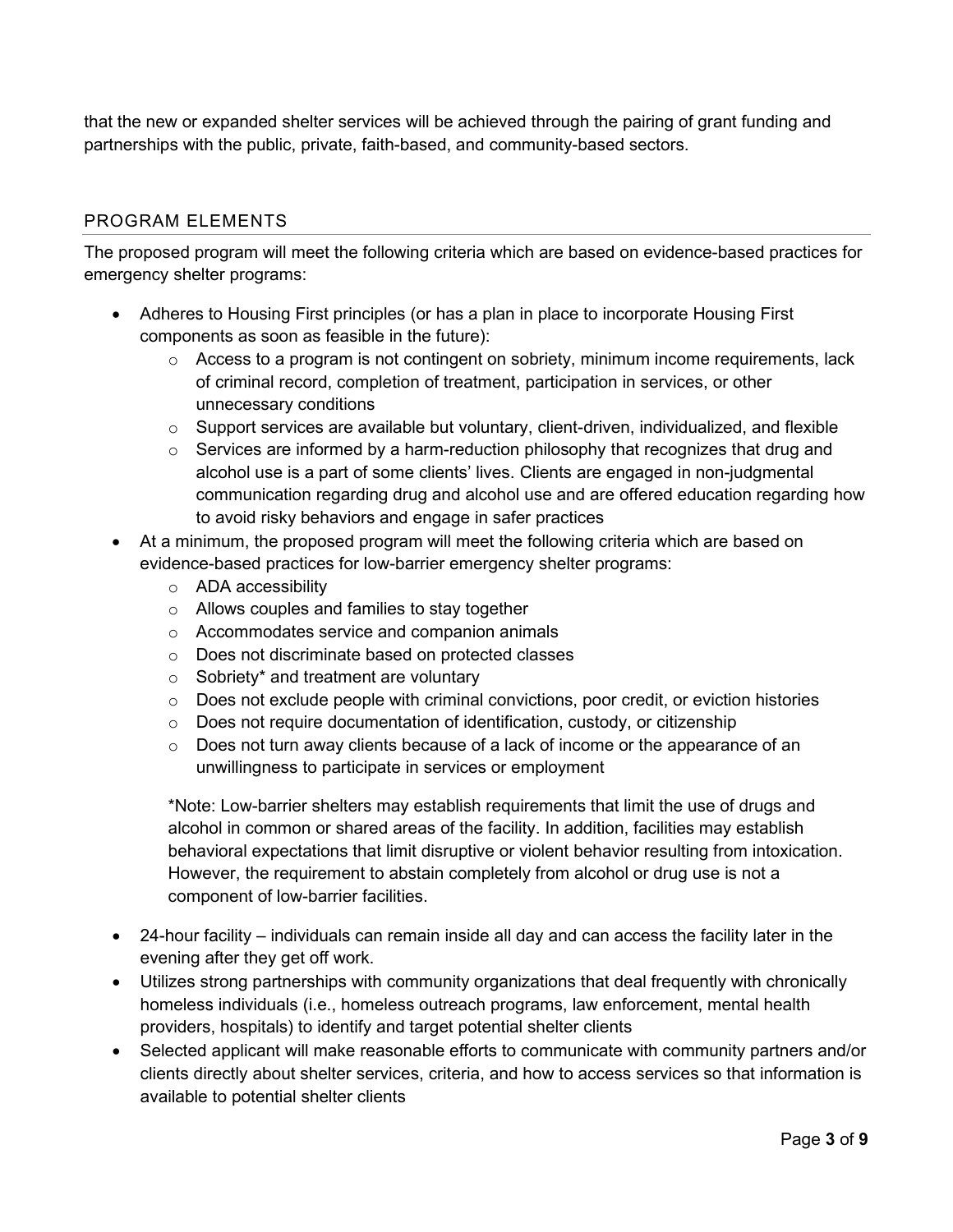#### SCOPE OF WORK

The description outlined in the Program Description and Program Elements sections identifies the key program elements and services the selected applicant should provide. Applicants should consider this description when developing their proposals. However, applicants may suggest modifications and/or additions that will in their estimation make the program more feasible or effective. In addition, applicants should indicate if they will be able to offer all the required program components to potential clients. If not, applicants should describe what level of service they will be able to provide while also maintaining the highest level of program quality.

## PARTNERSHIPS AND COLLABORATIONS

The establishment of community collaborations and partnerships (both formal and informal) are critical and required components of the program. Applicants are encouraged to plan creatively to utilize existing community resources to provide program services. Applicants must be able to demonstrate partnerships with existing services to maximize the use of existing resources, avoid duplication of services, and expand options for those served. Partnerships to identify potential clients (i.e., homeless outreach programs, law enforcement) and to increase referrals/access to support services for physical health, trauma support, mental health treatment, and substance abuse treatment are required. Additional partnerships to assist with meeting basic client needs (i.e., government benefit applications, transportation, clothing, and toiletries) are also encouraged.

#### PERFORMANCE METRICS

The selected applicant will work with Housing Solutions staff to develop a program evaluation plan that, at a minimum, includes the following performance targets:

- At least 25% of program participants will exit to positive outcomes as referenced at [System](https://files.hudexchange.info/resources/documents/System-Performance-Measure-7-Housing-Destination-Summary.pdf) [Performance Measure 7: Housing Destination Summary \(hudexchange.info\)](https://files.hudexchange.info/resources/documents/System-Performance-Measure-7-Housing-Destination-Summary.pdf)
- Additional performance targets and metrics may also be used

#### SUBMITTING APPLICATION

Applications and related materials must be received no later than July 8, 2022 at 5:00 p.m. to be considered. Applications must be submitted via email to Housing Solutions at [evelez@housingsolutionstulsa.org](mailto:evelez@housingsolutionstulsa.org) with the subject line TEMPORARY SHELTER APPLICATION.

Any questions related to this application must be directed to Erin Velez, Chief of staff at [evelez@housingsolutionstulsa.org.](mailto:evelez@housingsolutionstulsa.org) Housing Solutions will respond to all questions submitted via email within two business days.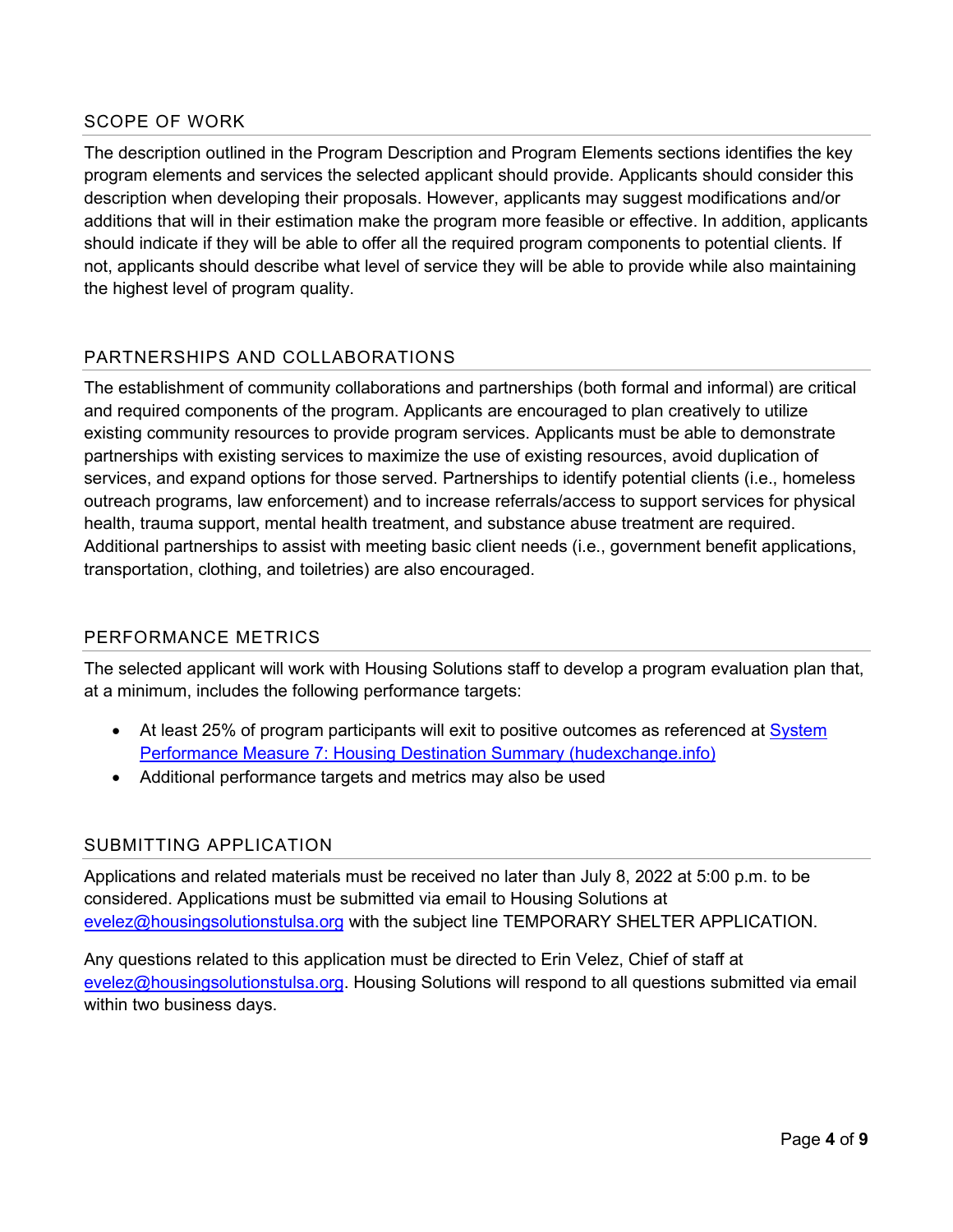### CALENDAR/TIMELINE:

All dates and timelines are estimates and subject to change. Housing Solutions reserves the right to revise the timeline as needed.

| <b>Application Process</b>                                                      | Date                      |
|---------------------------------------------------------------------------------|---------------------------|
| <b>Issue RFP</b>                                                                | June 17, 2022             |
| <b>Proposals Due</b>                                                            | July 8, 2022 by 5:00 p.m. |
| <b>Subcommittee Review</b>                                                      | <b>July 2022</b>          |
| <b>Agency Interviews</b>                                                        | <b>July 2022</b>          |
| Recommendations provided to Leadership<br><b>Council and Board of Directors</b> | August 2 & 9, 2022        |
| <b>Agency Contract Development Process</b>                                      | August 2022               |

\*Option to extend if additional funding is secured

### EVALUATION PROCESS

- Housing Solutions staff will review all submitted proposals to confirm they have met threshold criteria
- A subcommittee including ad hoc members from the Leadership Council not submitting a proposal in response to the RFP will review all proposals that meet the threshold criteria using the evaluation framework outlined in RFP
- The subcommittee may hear presentations or host Q & A forums with applicants to get additional contextual information or answer questions that emerge from the review
- Subcommittee makes recommendations to Housing Solutions Executive Director
- Housing Solutions Executive Director will review recommendations and submit the result of the RFP process to the Board of Directors for review and approval
- Successful bidder will work with Housing Solutions to draft and finalize contracts that outline the scope of work, budget, and deliverables – to be monitored by Housing Solutions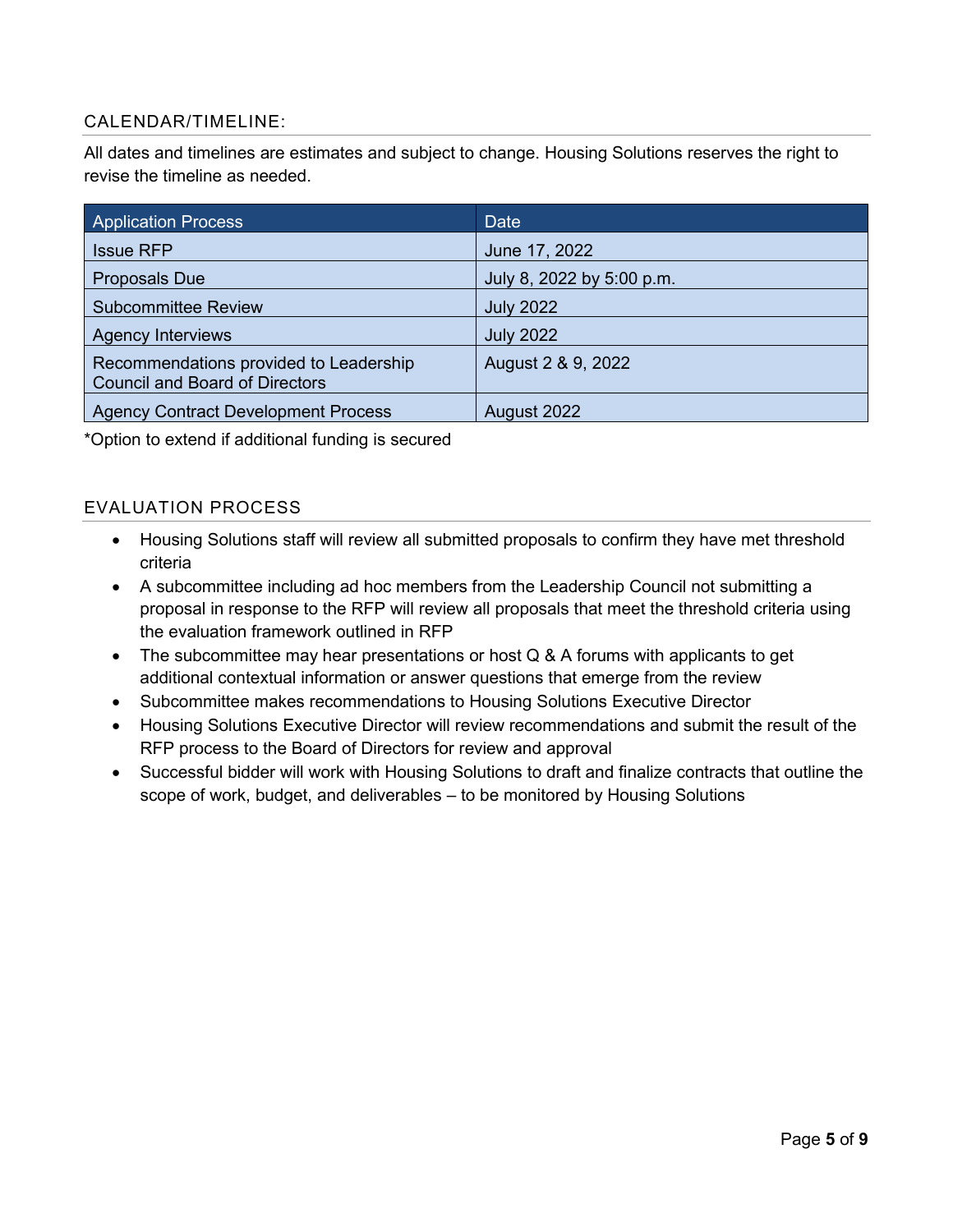## REQUIRED PROPOSAL NARRATIVE:

Housing Solutions is requesting proposals from eligible entities to provide low-barrier emergency shelter programming utilizing local ARPA funds for the 90 day contract period. Please respond to the following areas of interest and submit them to Housing Solutions staff to be considered:

## **Proposal Questions (20 points)**

- 1. Agency/Organization Name
- 2. Primary contact(s) contact information including telephone number(s), e-mail, and mailing address
- 3. Total funds requested
- 4. Provide a general description of your program, target population, and time limits on services (if any)
- 5. Describe how many people will be served
- 6. What special populations, if any, is your program designed to serve?
- 7. How will your program work with AWH4T's Coordinated Entry system to accept referrals and/or connect clients with CE?
- 8. Support services:
	- a. What supportive services are offered and how frequently are they offered?
	- b. How does your program support participants in the goal of transitioning to permanent housing?
	- c. Describe how clients will meet their hygiene, laundry, and nutritional needs while participating in the program

#### **Readiness to Proceed (10 points)**

- 1. Describe the actions taken and actions to be taken, including but not limited to staffing, training, developing project operating procedures, and coordination with other relevant service providers to prepare for an early and successful start of the project.
- 2. Describe the projected timeline of major steps related to project implementation, evaluation, and continuous quality improvement.
- 3. Describe the experience of the organization in undertaking similar activities or including experience with the population to be served and the type of services to be provided.
- 4. Describe the experience of staff proposed to operate the project OR the standards the organization will use in recruiting/hiring for positions in the project.

#### **Commitment to Housing First & Low Barrier Principles (15 points):**

- 1. What criteria must participants meet before receiving services?
- 2. What would cause your agency to deny someone entry into this program?
- 3. What project rules do participants have to follow and what happens if a participant does not follow the rules?
- 4. If someone is asked to leave the program, what steps does your program take to make sure they don't exit into homelessness? Can a household who has been asked to leave your program return at another time?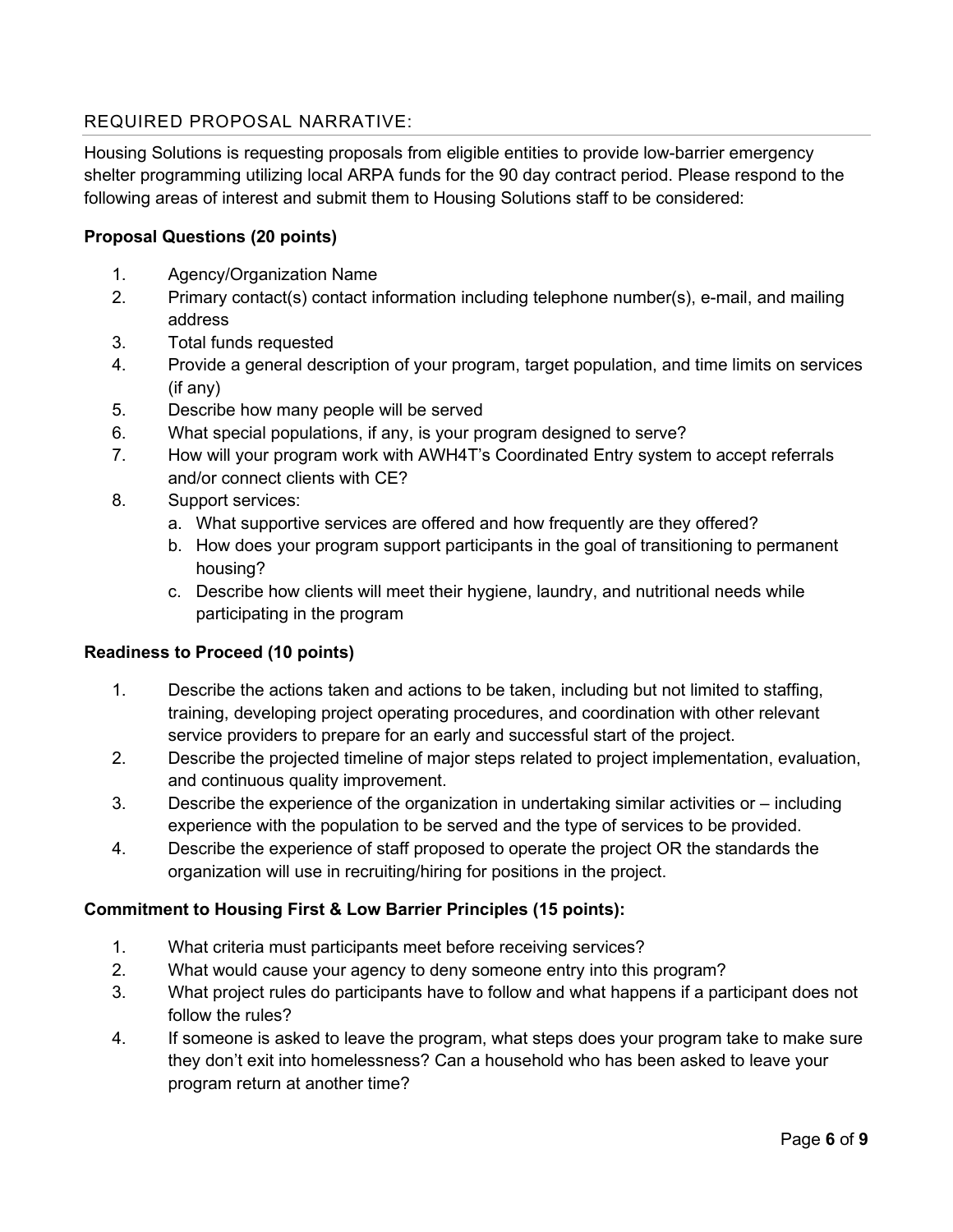5. How does your agency ensure that services are voluntary while keeping participants engaged to promote housing stability?

## **Program Staffing & Commitment to Housing-Focused Services (15 points):**

- 1. Describe the staffing structure for the program:
	- a. List each program staff position including job title and FTE status.
	- b. Does your program utilize resident staffing (i.e. clients who perform staff duties in exchange for room/board) or volunteer staffing? If so, indicate the number of residents or volunteers employed, the total number of resident or volunteer hours per week/month, and describe your agency's policy for managing these staff members.
- 2. What is the ratio of direct-service staff to participants and how does that ratio support program outcomes?
- 3. What qualifications are most important to your agency when hiring direct service staff? How do these qualifications prepare staff to serve your program participants?

### **Program Partnerships (15 points):**

- 1. Identify and describe partnerships or collaborations that would be leveraged to support the program. Identify the partner organizations and describe the specific services they would provide. Outline if you already have formal partnerships in place, or if not, describe how you would approach building and maintaining partnerships. If applicable, include copies of partnership agreements, letters of intent to partner or memorandums of understanding.
- 2. What resources do you need from the A Way Home for Tulsa Leadership Council, Housing Coalition, or other community partners to successfully launch and operate the program?

#### **Program Performance Evaluation (10 points):**

- 1. Describe how you plan to collect and track evaluation performance outcomes.
- 2. Describe how you plan to utilize the Homelessness Management Information System (HMIS).
- 3. How does your program ask for and incorporate participant feedback bout services into your program design and policies/procedures? Please provide specific examples.
- 4. How does your program assist AWH4T in maintaining and increasing overall system performance measures?
	- a. High percentage of high acuity clients enrolled in services
	- b. High percentage of exits to permanent housing
	- c. Low percentage of returns to homelessness after being served

#### **Budgeting (15 points):**

*Note:* In addition to the questions below please complete an "Estimated Budget" form and include it as an attachment to your narrative.

- 1. How will you seek out support for the program after grant funds are expended?
- 2. Describe how your agency is seeking diverse funding streams to support and leverage requested funded.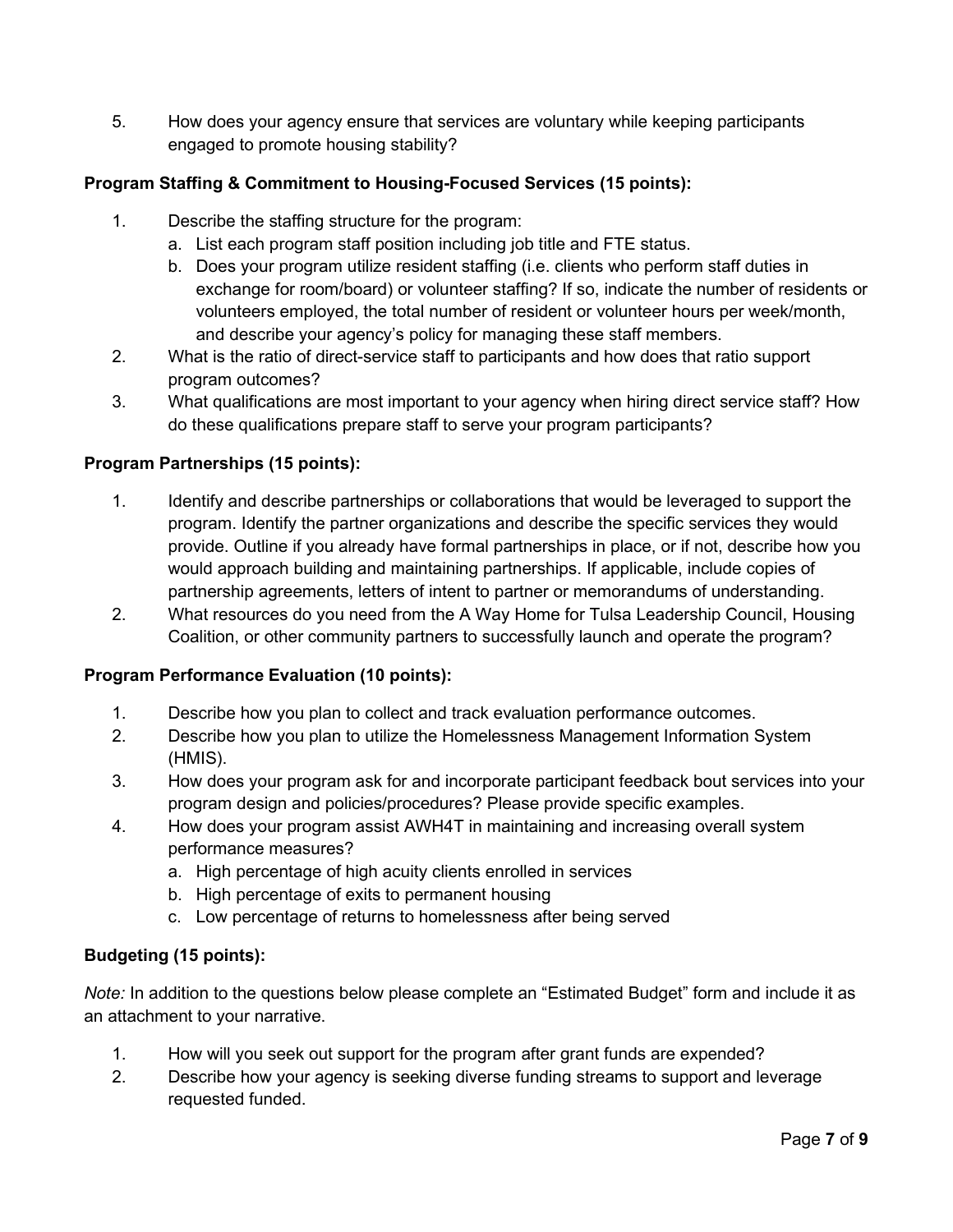### **All applicants must also meet the following:**

- 1. Submit a complete application by the deadline.
- 2. The proposed activities meet eligibility requirements.
- 3. The grant request is reasonable based on the proposed scope.
- 4. A review of their latest Independent Audit reveals no major findings unaddressed. (Evidence of the agency's adequate capacity is determined by the applicant's response to the Audit findings) and the receipt of the summary pages of the applicant's most recent Audit.
- 5. The project and the applicant meet or will meet the contracting threshold requirements as listed above.
- 6. The applicant has submitted all items listed below under "Proposal Components."

#### PROPOSAL COMPONENTS

The following are the required documents for proposals to be submitted to Chief of Staff, Erin Velez.

- A complete narrative proposal that addresses all questions under all areas of interest and "Estimated Budget" including all estimated revenue and expenditures to deliver proposed services.
	- $\circ$  The original Grant Period is 3 months. Applicants awarded funds can expect to receive a contract in August 2022.
	- o The maximum project grant request is \$392,500.00.
	- $\circ$  Applicants awarded contracts in the competition are renewable, pending funding availability, on an annual basis pending performance and compliance review.
	- o Capital costs (acquisition, construction, and rehabilitation) are not eligible activities in the Low-Barrier Shelter RFP.
	- The Summary Pages of the most recently completed Independent Audit Letter showing significant findings and issues and, as appropriate, evidence of adequate responses to findings and issues identified.